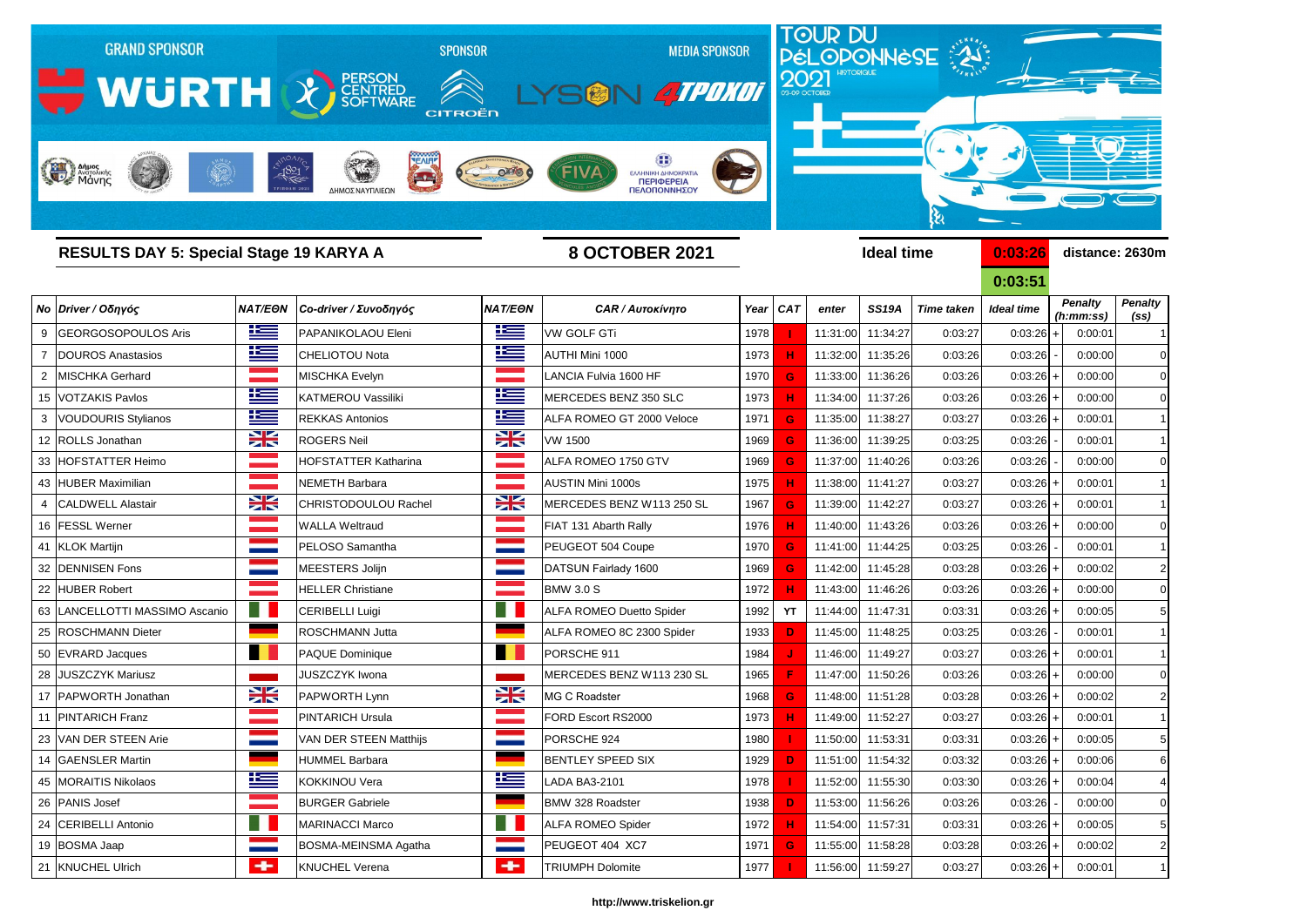

| RESULTS DAT 5: SPECIAL Stage 19 NARTA A |                   |                               |                      | O UUIUDER ZUZI                        |      |           |          | <b>Tagal time</b> |                   | <u>U.UJ.ZO</u>    | qistance: zosum             |                                     |
|-----------------------------------------|-------------------|-------------------------------|----------------------|---------------------------------------|------|-----------|----------|-------------------|-------------------|-------------------|-----------------------------|-------------------------------------|
|                                         |                   |                               |                      |                                       |      |           |          |                   |                   | 0:03:51           |                             |                                     |
| Νο Driver / Οδηγός                      | <b>NAT/EON</b>    | Co-driver / Συνοδηγός         | <b>NAT/EON</b>       | <b>CAR / Αυτοκίνητο</b>               |      | Year CAT  | enter    | <b>SS19A</b>      | <b>Time taken</b> | <b>Ideal time</b> | <b>Penalty</b><br>(h:mm:ss) | <b>Penalty</b><br>(s <sub>s</sub> ) |
| 34 OLSZEWSKI Jerzy                      |                   | <b>SCHELFHOUT Lieve</b>       | a.                   | MERCEDES BENZ W113 280 SL             | 1969 | G         | 11:57:00 | 12:00:27          | 0:03:27           | 0:03:26           | 0:00:01                     |                                     |
| 58 BEECHENER Richard                    | $\geq$            | <b>BEECHENER Anja</b>         | XK                   | MERCEDES BENZ W113 230 SL             | 1964 |           | 11:58:00 | 12:01:28          | 0:03:28           | $0:03:26$ +       | 0:00:02                     | $\overline{2}$                      |
| <b>ARVANITIS Nikolaos*</b>              | 些                 | CHARALAMPAKI Ioanna*          | ٢                    | AUSTIN Healey 100/4 BN2               | 1956 |           | 11:59:00 | 12:02:27          | 0:03:27           | 0:03:26           | 0:00:01                     |                                     |
| 36 MLCOCH Hansi                         |                   | STEIDLER Burgi                |                      | <b>ALFA ROMEO Junior Sport Zagato</b> | 1970 | G         | 12:00:00 | 12:03:25          | 0:03:25           | 0:03:26           | 0:00:01                     |                                     |
| 48 WOLHFART Volker                      |                   | <b>LAUTON Karin</b>           |                      | PORSCHE 911 SC                        | 1980 |           | 12:01:00 | 12:04:29          | 0:03:29           | 0:03:26           | 0:00:03                     | 3                                   |
| 47 STEFOU Alexandros                    | 生生                | ZACHAROPOULOS Nikolaos        | 些                    | <b>NISSAN A10 Violet</b>              | 1980 |           | 12:02:00 | 12:05:28          | 0:03:28           | 0:03:26           | 0:00:02                     | $\overline{2}$                      |
| 35 MOSCICKI Artur                       |                   | <b>MOSCICKI Adrian</b>        |                      | MERCEDES BENZ W113 280 SL             | 1969 | G         | 12:03:00 | 12:06:25          | 0:03:25           | 0:03:26           | 0:00:01                     |                                     |
| 27 LUZI Lucio                           |                   | <b>MAMBRETTI Anna</b>         |                      | JAGUAR XK120 OTS                      | 1951 | Е         | 12:04:00 | 12:07:28          | 0:03:28           | $0:03:26$ +       | 0:00:02                     | $\overline{2}$                      |
| 51 ZACHOPOULOU-ANTONATOU Christi        |                   | ZACHOPOULOU Miranda           | <u>ik =</u>          | LANCIA Fulvia Coupe 1,3s              | 1973 |           | 12:05:00 | 12:08:32          | 0:03:32           | $0:03:26$ +       | 0:00:06                     | 6                                   |
| 18 KOPER Maarten                        |                   | <b>KOPER Saskia</b>           |                      | PORSCHE 944 Turbo                     | 1985 |           | 12:06:00 | 12:09:28          | 0:03:28           | 0:03:26           | 0:00:02                     | $\overline{2}$                      |
| 31   DELL"AGNELLO Marco                 |                   | <b>DELL"AGNELLO Andrea</b>    |                      | <b>ALFA ROMEO Spider Junior</b>       | 1969 | G         | 12:07:00 | 12:10:26          | 0:03:26           | 0:03:26           | 0:00:00                     |                                     |
| 55 FILIPOWICZ Tomasz                    |                   | RODEK Joanna Lidia            |                      | MERCEDES BENZ W121 190 SL             | 1959 |           | 12:08:00 | 12:11:26          | 0:03:26           | 0:03:26           | 0:00:00                     |                                     |
| 61 ADRIAENS Serge                       |                   | <b>BELMANS Danielle</b>       |                      | PORSCHE 911                           | 1989 | <b>YT</b> | 12:09:00 | 12:12:26          | 0:03:26           | 0:03:26           | 0:00:00                     |                                     |
| 39 KEMPE Jim                            |                   | <b>KEMPE Hennie</b>           |                      | <b>ALFA ROMEO GIULIA</b>              | 1971 | G         | 12:10:00 | 12:13:21          | 0:03:21           | 0:03:26           | 0:00:05                     | 5                                   |
| 52   LAGIOS Miltiades                   | <u>te</u>         | <b>KOUTSIS Ioannis</b>        | 上三                   | MERCEDES BENZ W191/170 DS             | 1953 |           | 12:11:00 | 12:14:29          | 0:03:29           | 0:03:26           | 0:00:03                     | 3                                   |
| 42 STORACE Francesco                    |                   | PAULUCCI BAROUKH Francesca    |                      | TRIUMPH TR6                           | 1974 |           | 12:12:00 | 12:15:29          | 0:03:29           | $0:03:26$ +       | 0:00:03                     | 3                                   |
| 40 BANTZIS Antonios                     | <u>is s</u>       | PAPASOTIRIOU Dimosthenis      | 些                    | LANCIA Beta Montecarlo                | 1976 |           | 12:13:00 | 12:16:37          | 0:03:37           | $0:03:26$ +       | 0:00:11                     | 11                                  |
| 49 OGNEAN Viorel                        |                   | <b>OGNEAN Levana</b>          |                      | <b>TOYOTA Celica Supra</b>            | 1982 |           | 12:14:00 | 12:17:26          | 0:03:26           | 0:03:26           | 0:00:00                     | $\mathbf 0$                         |
| 46 KUIPER Remco                         |                   | <b>WANTIA Jordy</b>           |                      | DATSUN 180B                           | 1978 |           | 12:15:00 | 12:18:29          | 0:03:29           | 0:03:26           | 0:00:03                     | 3                                   |
| 20 FOWLER David                         | NZ<br>$7^{\circ}$ | <b>BARNICOAT James</b>        | VZ<br>$\blacksquare$ | <b>TRIUMPH Spitfire MKII</b>          | 1965 |           |          | 12:16:00 12:19:26 | 0:03:26           | 0:03:26           | 0:00:00                     |                                     |
| 44 NIETRZEBA Adam                       |                   | LYSON Tomasz                  |                      | <b>BUICK Century Custom Wagon</b>     | 1976 |           | 12:17:00 | 12:20:31          | 0:03:31           | 0:03:26           | 0:00:05                     | 5                                   |
| 37 MALUSZYNSKA Joanna                   |                   | DOBANIEWICZ-GRABOWSKA Magdale |                      | MERCEDES BENZ W113 280 SL             | 1970 | G         | 12:18:00 | 12:24:26          | 0:06:26           | 0:03:26           | 0:03:00                     | 180                                 |
| 62 SATRAZEMI Maria                      | <u> Kan</u>       | <b>RALLI</b> Sia              | <u>ika </u>          | ALFA ROMEO Spider S4                  | 1990 | YT        | 12:19:00 | 12:30:30          | 0:11:30           | 0:03:26           | 0:08:04                     | 300                                 |
| 8 BUSH Julian                           | X                 | PAPWORTH Simon                | $\frac{1}{2}$        | ALFA ROMEO 1750 Spider                | 1971 | G         |          |                   |                   | 0:03:26           | 0:03:26                     | 300                                 |
| 6   KEIJSER Ton**                       |                   | <b>KEIJSER Mariken</b>        |                      | <b>MGA Roadster</b>                   | 1958 | Е         |          |                   |                   | 0:03:26           | 0:03:26                     | 300                                 |
| 5 VAN ZANTEN Edward**                   |                   | <b>VAN ZANTEN Mirjam</b>      |                      | PEUGEOT 504 Coupe                     | 1972 | н         |          |                   |                   | 0:03:26           | 0:03:26                     | 300                                 |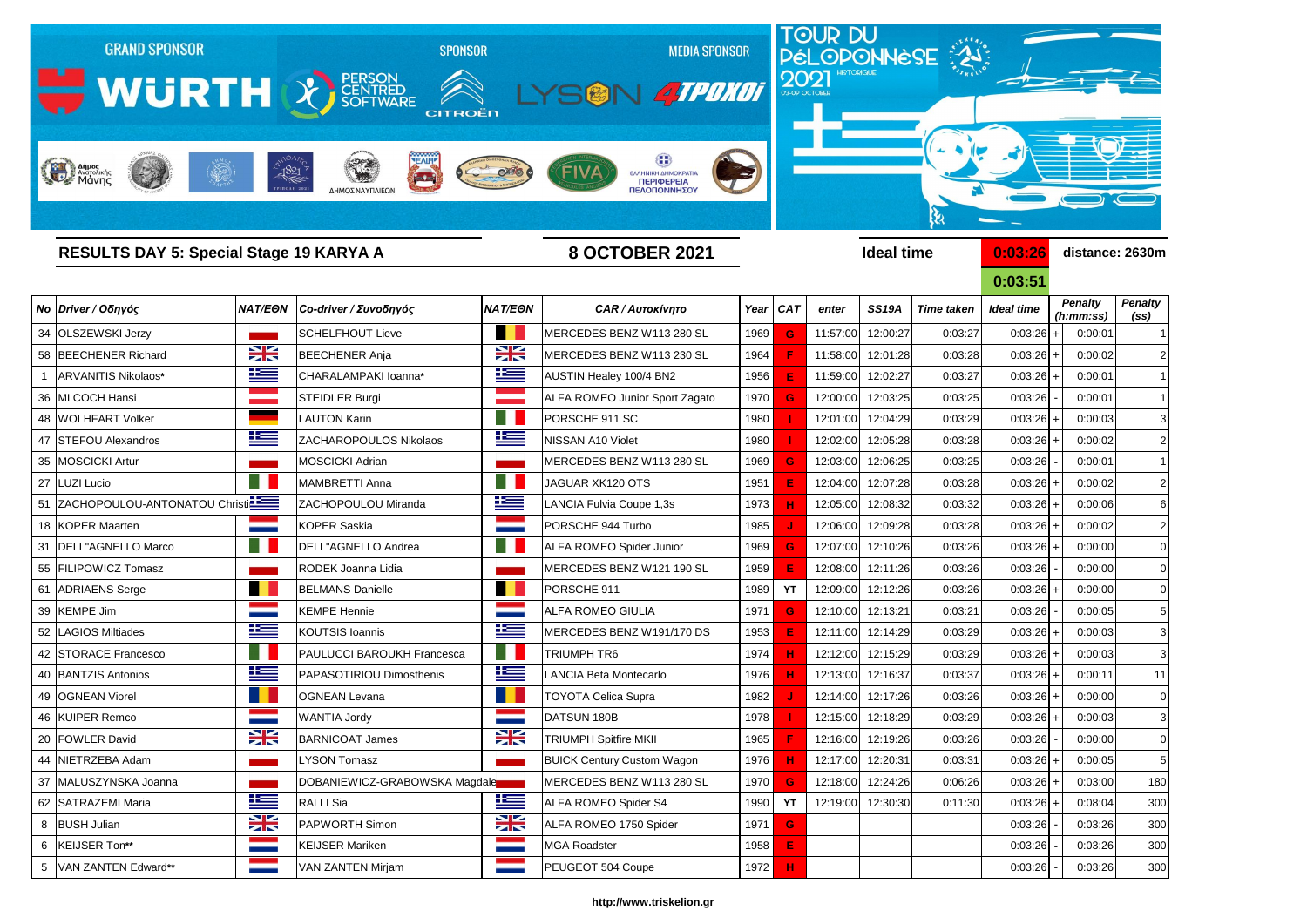

| <b>RESULTS DAY 5: Special Stage 19 KARYA A</b> |                |                               | <b>8 OCTOBER 2021</b> |                                    |      |            |          | <b>Ideal time</b> |                   | 0:03:26           |  | distance: 2630m             |                                     |
|------------------------------------------------|----------------|-------------------------------|-----------------------|------------------------------------|------|------------|----------|-------------------|-------------------|-------------------|--|-----------------------------|-------------------------------------|
|                                                |                |                               |                       |                                    |      |            |          |                   |                   | 0:03:51           |  |                             |                                     |
| Νο Driver / Οδηγός                             | <b>NAT/EON</b> | Co-driver / Συνοδηγός         | <b>NAT/EON</b>        | <b>CAR / Αυτοκίνητο</b>            | Year | <b>CAT</b> | enter    | <b>SS19A</b>      | <b>Time taken</b> | <b>Ideal time</b> |  | <b>Penalty</b><br>(h:mm:ss) | <b>Penalty</b><br>(s <sub>s</sub> ) |
| 29 POSMYK Jordan                               |                | <b>PALUCHOWSKI Pawel</b>      |                       | MERCEDES BENZ W113 230 SL          | 1965 |            |          |                   |                   | 0:03:26           |  | 0:03:26                     | 300                                 |
| 60 NOBLE John                                  | X              | <b>NOBLE Jean</b>             | ₩                     | MERCEDES BENZ 280SL                | 1970 | G.         | 12:25:00 | 12:28:52          | 0:03:52           | 0:03:51           |  | 0:00:01                     |                                     |
| 56   MOTTIRONI Pierluigi                       |                | <b>QUINTILIANI Daniela</b>    | - 8                   | <b>ALFA ROMEO Giulia Sprint</b>    | 1962 |            | 12:26:00 | 12:29:50          | 0:03:50           | 0:03:51           |  | 0:00:01                     |                                     |
| 57 STIPCICH Pierluigi                          |                | <b>TOMBOLINI Alfredo</b>      | - 8                   | <b>ALFA ROMEO Giulia Spider</b>    | 1962 |            | 12:27:00 | 12:30:53          | 0:03:53           | 0:03:51           |  | 0:00:02                     | 2                                   |
| 54 GIUSTINI Carlo                              |                | MIZINA Svetlana               |                       | <b>ALFA ROMEO Giulietta Spider</b> | 1957 | Е.         | 12:28:00 | 12:31:50          | 0:03:50           | 0:03:51           |  | 0:00:01                     |                                     |
| 38 DUPEN Ella                                  | X              | CHRISTODOULOU Sophia          | X                     | VW Beetle 1300                     | 1971 | G.         | 12:29:00 | 12:32:52          | 0:03:52           | 0:03:51           |  | 0:00:01                     |                                     |
| 59 SAMARAS Alexandros                          | <u>iks </u>    | <b>SAMARA Alexandra</b>       | <u>is a</u>           | ROLLS ROYCE SILVER SHADOW          | 1968 | G          |          |                   |                   | 0:03:51           |  | 0:03:51                     | 300                                 |
| 53 KARIOTIS Ioannis                            | <u>ik a</u>    | <b>KARIOTI Maria</b>          | <u> اکتا</u>          | DKW 3=6                            | 1960 | Е.         |          |                   |                   | 0:03:51           |  | 0:03:51                     | 300                                 |
| 64 LOUMIDIS Aris                               | Ł              | LOUMIDI Lena                  | <u>te</u>             | <b>CORD Phaeton</b>                | 1936 | <b>SV</b>  | 12:31:00 | 12:34:07          | 0:03:07           | 0:03:26           |  | 0:00:19                     | 19                                  |
| 65 SINANOGLOU Athanasios                       | <u>ik s</u>    | SANTAMOURI Danae-Sake         | <u>ik –</u>           | PORSCHE 356 B s cabriolet          | 1963 | <b>SV</b>  | 12:32:00 | 12:35:26          | 0:03:26           | 0:03:26           |  | 0:00:00                     | 0                                   |
| 66   INGLESSIS Ioannis                         | <u> اکتا</u>   | <b>KAMILARI Anna-Maria</b>    | 坚                     | CHEVROLET Corvette C2              | 1965 | <b>SV</b>  |          |                   |                   | 0:03:26           |  | 0:03:26                     | 300                                 |
| 81 KASTRINOS Alexandros                        | 些              | <b>TBA</b>                    | 坚                     | PAN KAR BEACH BUGGY                | 1967 | <b>SV</b>  |          |                   |                   | 0:03:26           |  | 0:03:26                     | 300                                 |
| 67 CHRYSOSPATHIS Ioannis                       | <u> اکتا</u>   | <b>VELONI Anny</b>            | ٢Ŧ                    | PORSCHE 911T                       | 1971 | <b>SV</b>  | 12:33:00 | 12:36:51          | 0:03:51           | 0:03:26           |  | 0:00:25                     | 25                                  |
| 68 ARVANITIS Grigoris                          | <u>resp</u>    | <b>ARVANITI Foteini</b>       | <u>ie </u>            | LANCIA Fulvia Coupe 1,3s           | 1972 | <b>SV</b>  | 12:34:00 | 12:37:28          | 0:03:28           | 0:03:26           |  | 0:00:02                     | 2                                   |
| 69 NTZOUMANIS Athanasios                       | <u>iks </u>    | ZACHARIS KONSTANTINOS         | <u>ik –</u>           | LANCIA Fulvia Coupe 1,3s           | 1973 | <b>SV</b>  | 12:35:00 | 12:38:28          | 0:03:28           | 0:03:26           |  | 0:00:02                     | 2                                   |
| 70 KOTTIS Vasileios                            | <u>k </u>      | <b>TBA</b>                    | <u>ik –</u>           | <b>BMW 2002</b>                    | 1974 | <b>SV</b>  |          |                   |                   | 0:03:26           |  | 0:03:26                     | 300                                 |
| 76 NTOULIAS Andreas                            | <u>k </u>      | <b>NTOULIAS Michael</b>       | <u>ik –</u>           | FIAT 124 ABARTH                    | 1974 | <b>SV</b>  | 12:47:00 | 12:50:37          | 0:03:37           | 0:03:26           |  | 0:00:11                     | 11                                  |
| 82   DAGRES Athanasios                         | 些              | <b>DAGRES Georgios</b>        | 些                     | <b>MERCEDES BENZ 220</b>           | 1974 | <b>SV</b>  | 12:46:00 | 12:49:21          | 0:03:21           | 0:03:26           |  | 0:00:05                     | 5                                   |
| 71 NIKOLOPOULOU Eleni                          | <u>is </u>     | <b>GEORGILIS Kostis</b>       | <u>is </u>            | <b>VW 1300</b>                     | 1976 | <b>SV</b>  | 12:36:00 | 12:39:32          | 0:03:32           | 0:03:26           |  | 0:00:06                     |                                     |
| 72 MATSOUKIS Petros                            | <u> اکتا</u>   | MALIAKI Maria                 | ł                     | MERCEDES BENZ W123 Coupe           | 1978 | <b>SV</b>  |          | 12:37:00 12:40:35 | 0:03:35           | $0:03:26$ +       |  | 0:00:09                     |                                     |
| 73 KONTOGIORGIS Spyridon                       | <u>is </u>     | <b>ANDRIOTIS Konstantinos</b> | <u>is </u>            | FIAT X1/9                          | 1980 | <b>SV</b>  | 12:38:00 | 12:41:20          | 0:03:20           | 0:03:26           |  | 0:00:06                     | 6                                   |
| 74 DESYLAS Spyros                              | <u>resp</u>    | <b>DESYLA Aikaterini</b>      | <u> اکتا</u>          | PORSCHE 911T                       | 1980 | <b>SV</b>  | 12:39:00 | 12:42:26          | 0:03:26           | 0:03:26           |  | 0:00:00                     | 0                                   |
| 75 MERTINOS Akis                               | <u> Kan</u>    | <b>KYPRAIOS Gerasimos</b>     | 些                     | FORD Fiesta MK1                    | 1981 | <b>SV</b>  | 12:40:00 | 12:43:28          | 0:03:28           | 0:03:26           |  | 0:00:02                     | $\overline{2}$                      |
| 79 KONSTANTAKOS Georgios                       | 些              | <b>VICKY Zoe</b>              | <u> اکتا</u>          | <b>MATRA MURENA</b>                | 1981 | <b>SV</b>  | 12:44:00 | 12:47:20          | 0:03:20           | 0:03:26           |  | 0:00:06                     | 6                                   |
| 77   PALAIOLOGOS Ioannis                       | <u> Kan</u>    | <b>STRANTZALI Maria</b>       | <u>is a</u>           | <b>LOTUS Excel</b>                 | 1984 | <b>SV</b>  | 12:42:00 | 12:45:25          | 0:03:25           | 0:03:26           |  | 0:00:01                     | 1                                   |
| 78 ZAFIRAKIS Ioannis                           | 华兰             | PATELIDA Kaliopi              | 些                     | <b>TOYOTA Celica-Supra</b>         | 1984 | SV         | 12:43:00 | 12:46:38          | 0:03:38           | $0:03:26$ +       |  | 0:00:12                     | 12                                  |